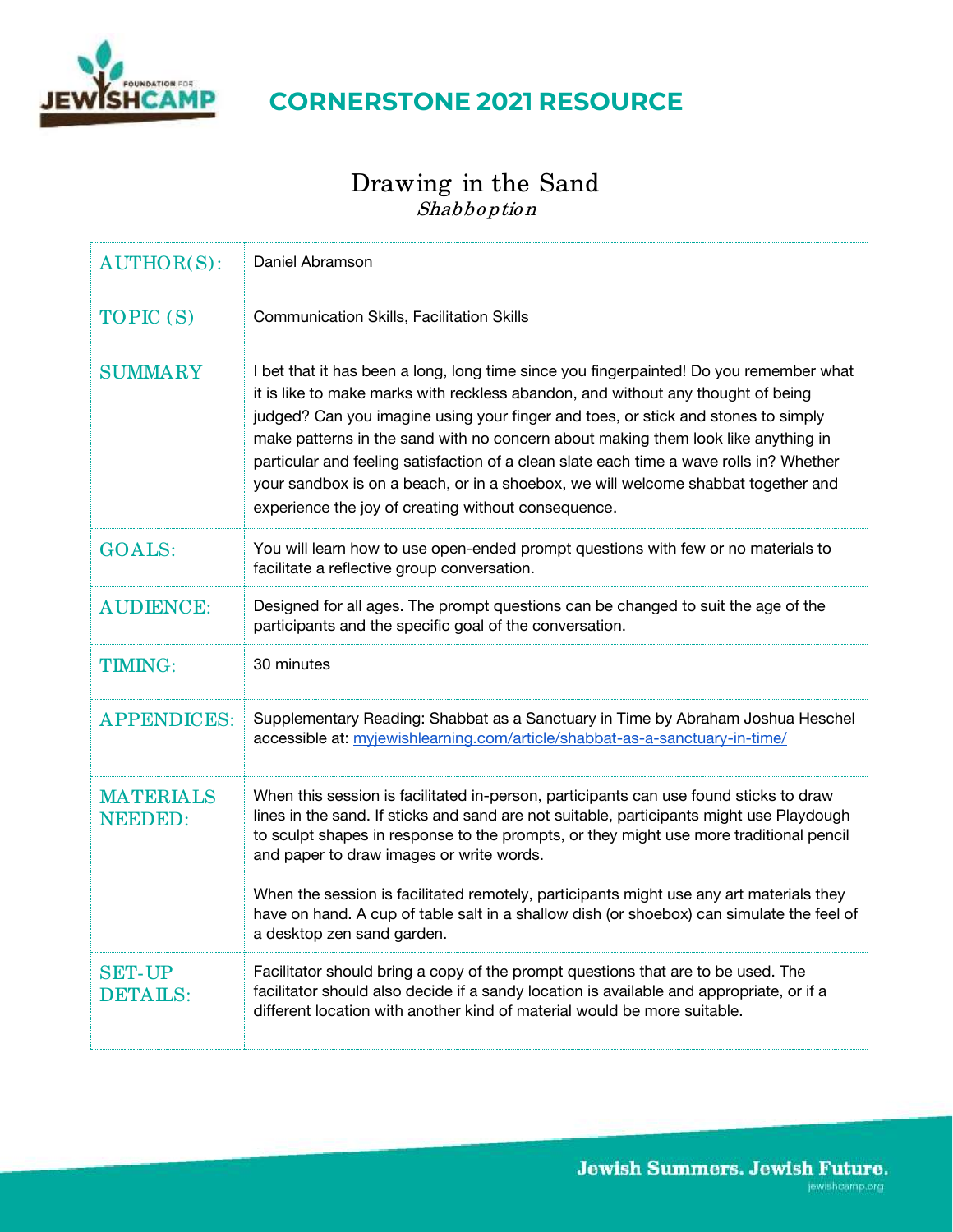

# **CORNERSTONE 2021 RESOURCE**

### SESSION TIMELINE

- 00:00-00:05 Welcome and introductions
- 00:05-00:25 Drawing in response to prompts
- 00:25-00:30 Group Discussion Brainstorming adaptations that might be used to make this program suit the needs of each camp.

#### SESSION OUTLINE:

- 00:00-00:05 Welcome and introductions Session leader welcomes participants and talks about Shabbat as a time of reflection. Many camps do a "Shabbat Walk" Friday evening, on Saturday, or even after Havdallah as a way of talking about and reflecting on the week. Instead of talking, we'll be thinking and drawing our responses in the sand. The drawings need not be complicated or realistic, rather, drawing is just a way of engaging our whole bodies and of thinking about our experiences in symbols and metaphors.
- 00:05-00:25 Session facilitator poses questions, one at a time, and gives participants some time to draw their responses. Participants can be invited to share after each question, or they can answer many questions individually and be invited to share only answers that they find meaningful or important with the group at the end of this time. The key is to create a time and space that feels safe for participants to contemplate and process without worry of judgement. Participants can show their drawing, or they can wipe the sand clean after each drawing.

Sample Questions

- What was the best thing that happened this week?
- What was the worst thing that happened this week?
- What is something that you feel proud of this week?
- What is something that you would do differently this week?
- What are you most looking forward to in the coming week?
- What do you need in order to feel like your best self in the coming week?
- What is your happy place?
- Who do you feel grateful to this week?
- What is something that was broken this week?
- What is something that was mended?
- When did you feel the most like yourself this week?
- When did you feel seen/heard?
- 00:25-00:30 Session facilitator draws a trunk of a tree (or one arc of a rainbow) and shares a reflection about their own hopes for the group for the week. Participants are invited to add their own branch to the facilitators tree (or arc to the rainbow) as a